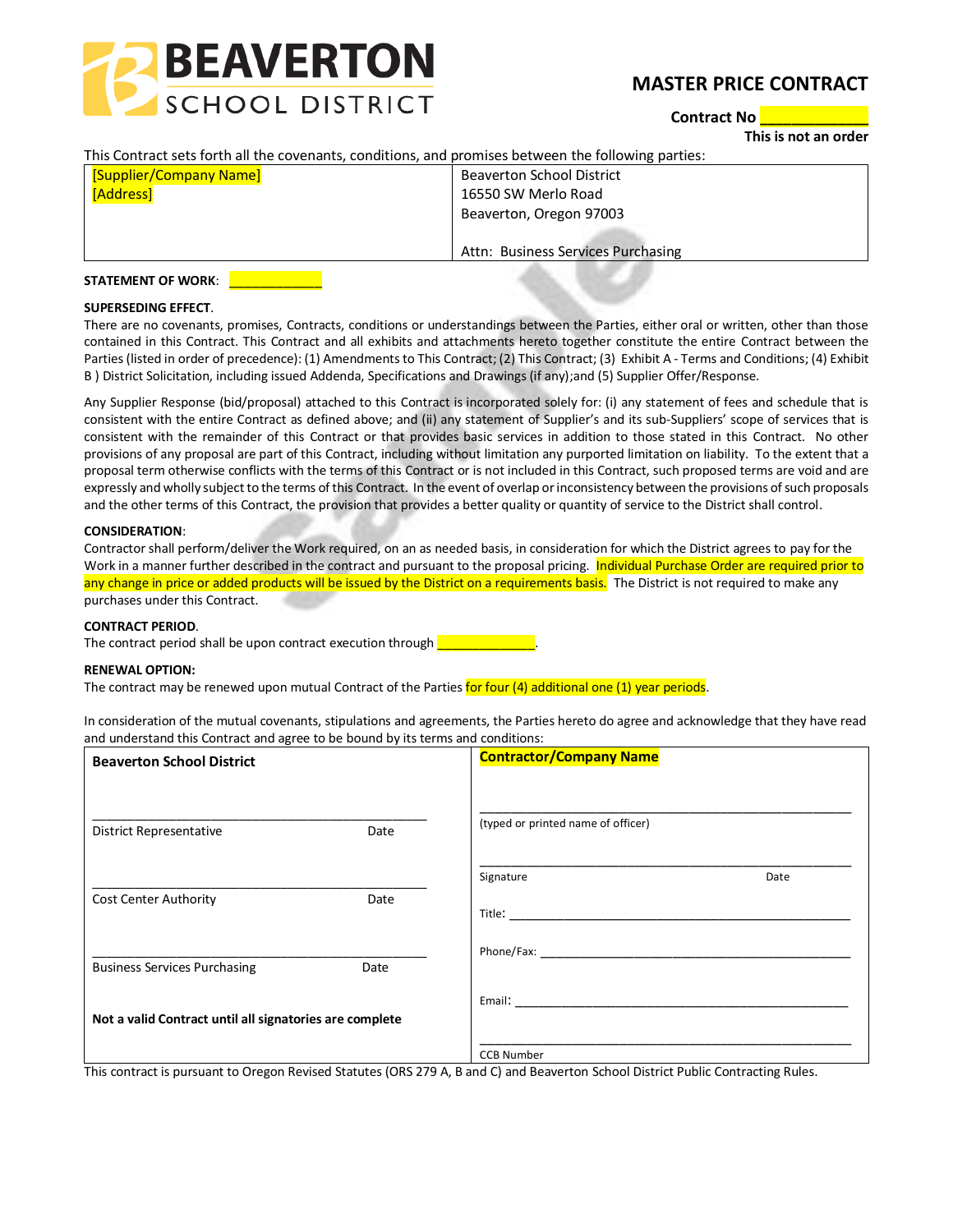## **EXHIBIT A - BEAVERTON SCHOOL DISTRICT PURCHASE ORDER GENERAL TERMS AND CONDITIONS**

All applicable portions of the Oregon Revised Statutes shall govern contracts with the District.

**1. Acceptance.** This Purchase Order (Order or Contract) is the District's offer to purchase the goods and/or services described on the Purchase Order from the Supplier. The District's placement of this Order is expressly conditioned upon Supplier's acceptance of all these terms and conditions.

**2. Assignment.** Supplier must not subcontract, assign, or transfer any of its interest in this Contract without the District's prior written consent.

**3. Cancellation.** The District reserves the right to cancel all or any part of the undelivered portion of this order if Supplierdoes not make deliveries as specified, time being of the essence of this Contract, or if Supplier breaches any of the terms hereof including, without limitation, the warranties of Supplier.

**4. Changes**. No agreement or understanding to modify this contract shall be binding upon the District unless in writingand signed by the Districts authorized agent. All specifications, drawings, and data submitted by the Supplier are hereby incorporated and made a part of the Order.

**5. Compliance with Laws.** Supplier certifies that in performing this Contract they will comply with all applicable prov isions of federal, state, and local laws, regulations, rules, and orders. Supplier expressly agrees to comply with: (i) Title VI and VII of Civil Rights Act of 1964, as amended; (ii) Sections 503 and 504 of the Rehabilitation Act of 1973, as amended; (iii) the Americans with Disabilities Act of 1990, as amended, and ORS 659.425; (iv) Executive Order 11246, as amended; (v) The Age Discrimination in Employment Act of 1967, as amended, and the Age Discrimination Act of 1975, as amended; (vi) The Vietnam Era Veterans' Readjustment Assistance Act of 1974, as amended; (vii) ORS Chapter 659, as amended; (viii) all regulations administrative rules established pursuant to the foregoing laws; (ix) all other applicable requirements of federal and state civil rights and rehabilitation statutes, rules and regulations; and (x) all federal and state laws governing the handling, processing, packaging, storage, labeling, and delivery of food products, if applicable. All laws, regulations and executive orders applicable to the Contract are incorporated by reference where so required by law.

**6. Confidential information.** Supplier acknowledges that it or its employees, sub-contractors, or agents may, in the course of performing their responsibilities under this Contract, beexposed to or acquire information that is the confidential information of District or District's clients. Any and all information provided by District and marked confidential, or identified as confidential in a separate writing, that becomes available to Supplier or its employees, sub-contractors, or agents in the performance of this Contract shall be deemed to be confidential information of District ("Confidential Information"). Supplier agrees to hold Confidential Information in strict confidence, using at least the same degree of care that Supplier uses in maintaining the confidentiality of its own confidential information, and not to copy, reproduce, sell, assign, license, market, transfer or otherwise dispose of, give, or disclose Confidential Information to third parties or use Confidential Information for any purposes whatsoever other than the provision of Services to the District under this Contract, and that upon termination of this Contract or at the District's request, Supplier will turn over to the District all documents, papers, and other matter in Supplier's possession that embody Confidential Information.

**7. Consideration.** Supplier must furnish all goods, materials, and services necessary for fulfillment of the order and/or accomplishment of the work for the total sum listed on the Purchase Order. The Purchase Order number above must be included on all invoices and correspondence relating to this Contract.

**8. Delivery.** All prices must be FOB destination, freight prepaid. Time is of the essence on this Contract. If completed deliveries are not made at the time agreed, the District reserves the right to cancel or purchase elsewhere and hold Supplier accountable. If delivery dates cannot be met, Supplier agrees to advise the District, in writing ofthe earliest possible shipping date for acceptance or rejection by the District.

**9. Extra Charges.** No additional charges of any kind, including charges for boxing, packing, cartage, late fees or other extras will be allowed unless specifically agreed toin writing by the District.

**10. FERPA**. Supplier agrees to comply with both FERPA and corresponding Oregon law respecting student education records. Personally identifiable information obtained from the District by the Supplier in the performance of their services: (i) will not be disclosed to third parties, except as expressly provided for inFERPA §§99.31, without signed and dated written consent of the student, or if the student is under eighteen (18) years of age, signed and written consent of the student's parents/guardians and (ii) will be used only to fulfill the Supplier's responsibilities under this Agreement. **11. Force Majeure**. Neither the District nor Supplier shall be held responsible for delay or default caused by any contingency beyond their control, including, but not limited

to war or insurrection, strikes or lockouts by the parties' own employees, walkouts by the parties' own employees, fires, natural calamities, riots, or demands or requirements of governmental agencies other than the District.

**12. Governing Law/Venue.** The laws of the State of Oregon shall govern this Contract. Any action or suit commenced in connection with this Contract shall be in the Circuit Court of Washington District or the Federal District Court for Oregon. The prevailing party shall be entitled to reasonable attorney fees and costs as awarded by the Court, including any appeal. All rights and remedies of District and Consultant shall be cumulative and may be exercised successively or concurrently.

**13. Inspection.** Goods and materials must be properly packaged. Damaged goods and materials will not be accepted, or if the damage is not readily apparent at the time of delivery, the goods shall be returned at no cost to the District. The District reserves the right to inspect the goods at a reasonable time subsequent to delivery where circumstances or conditions prevent effective inspection of the goods at the time of delivery.

**14. Indemnification and Hold Harmless.** Except for claims arising out of acts caused by the sole negligence of the District, its Administrators or employees, the Supplier agrees to indemnify and hold harmless the District and its board members, administrators, teachers, employees and agents, from acts or omissions of any nature whatsoever of the Supplier, its agents, servants and employees, causing injury to, or death of person(s) or damage to property during the term of this contract, and from any expense incident to the defense of the District there from. The Supplier agrees to indemnify and hold harmless the District and its board members, administrators, teachers, employees and agents, from and to defend it against, any and all claims arising from the purchase, installation,and/or use of the equipment, articles and/or materials which are the subject of this Contract.